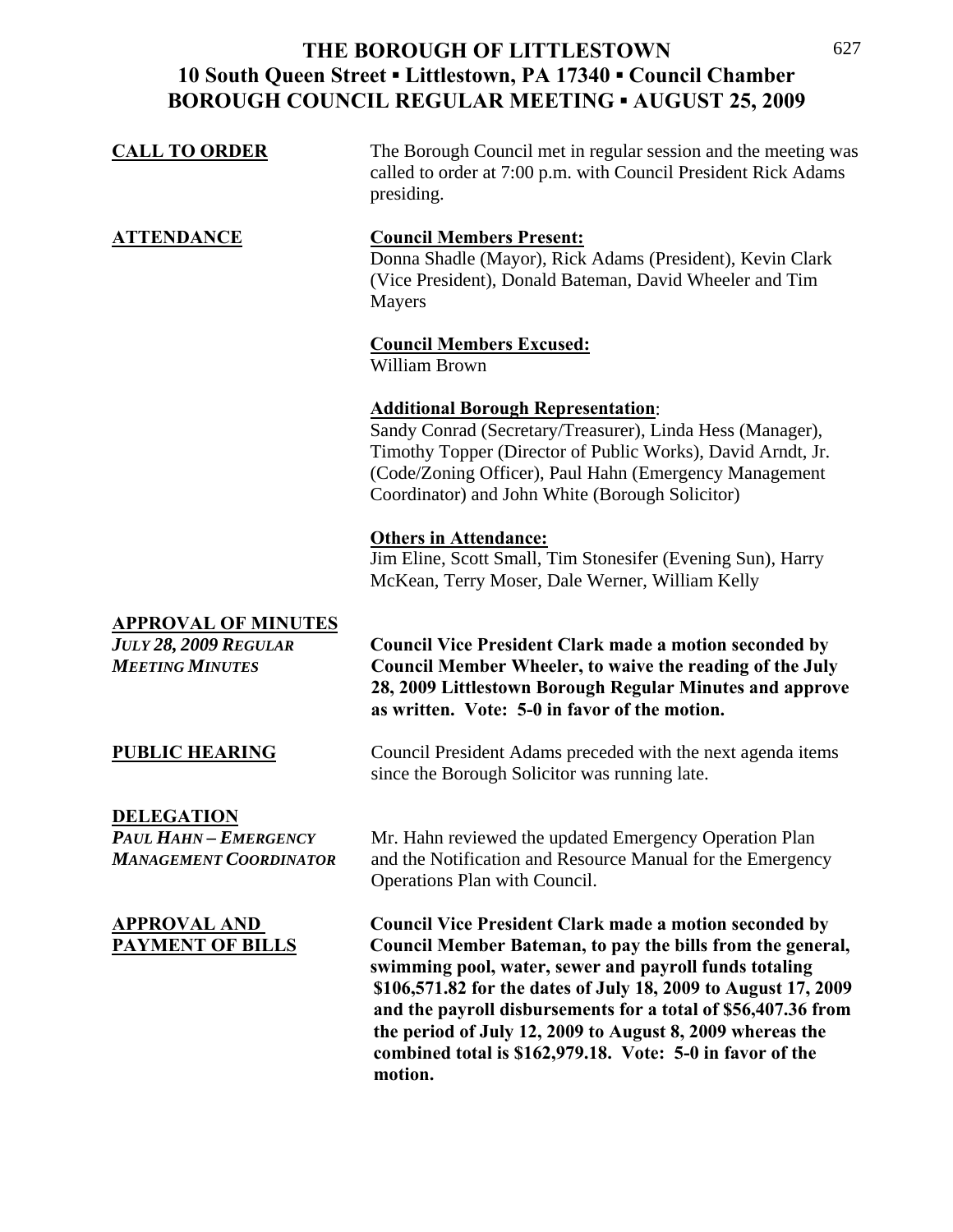| <b>APPROVAL OF</b><br><b>TREASURER REPORT</b>                                    | <b>Council Vice President Clark made a motion seconded by</b><br><b>Council Member Wheeler, to approve the Treasurer Report</b><br>for the date period of July 1, 2009 to July 31, 2009. Vote: 5-<br>0 in favor of the motion.                                                                                                                                                                                                           |
|----------------------------------------------------------------------------------|------------------------------------------------------------------------------------------------------------------------------------------------------------------------------------------------------------------------------------------------------------------------------------------------------------------------------------------------------------------------------------------------------------------------------------------|
| <b>APPROVAL OF</b><br><b>FINANCIAL REPORT</b>                                    | <b>Council Vice President Clark made a motion seconded by</b><br><b>Council Member Wheeler, to approve the Financial Report</b><br>for August 25, 2009. Vote: 5-0 in favor of the motion.                                                                                                                                                                                                                                                |
| <u>APPROVAL OF</u><br><b>SAVINGS REPORT</b>                                      | <b>Council Vice President Clark made a motion seconded by</b><br><b>Council Member Bateman, to approve the Capital Reserves</b><br>Savings Account report for August 25, 2009. Vote: 5-0 in<br>favor of the motion.                                                                                                                                                                                                                      |
|                                                                                  |                                                                                                                                                                                                                                                                                                                                                                                                                                          |
| <b>UNFINSHED BUSINESS</b><br><b>EMERGENCY OPERATIONS</b><br><b>PLAN</b>          | <b>Council Vice President Clark made a motion seconded by</b><br><b>Council Member Wheeler to adopt a policy setting forth a</b><br>plan of activities to protect the lives and property of the<br>citizens of Littlestown in the event of an emergency or<br>disaster. Vote: 5-0 in favor of the motion.                                                                                                                                |
| <b>PUBLIC HEARING</b><br>Approval of TCMU<br>PARKING ORDINANCE                   | The Borough Solicitor arrived.<br>The Borough Solicitor, John White informed Council and the<br>public that this was the date, time and place for a public hearing to<br>consider the adoption of an ordinance amending Chapter 73 of the<br>Littlestown Borough Code.                                                                                                                                                                   |
|                                                                                  | <b>Council Vice President Clark made a motion seconded by</b><br><b>Council Member Bateman to approve an ordinance of the</b><br>Borough of Littlestown, Adams County, Pennsylvania,<br>amending and supplementing specific sections of Chapter 73<br>of the Littlestown Borough Code, Zoning, Articles 300, 400<br>and 700 of said code as stated by the Borough Solicitor during<br>our proceedings. Vote: 5-0 in favor of the motion. |
| <u>UNFINISHED BUSINESS</u><br><b>AWARD OF 2003 FORD CROWN</b><br><b>VICTORIA</b> | <b>Council Vice President Clark made a motion seconded by</b><br><b>Council Member Bateman to accept the bid for the 2003</b><br>Ford Crown Victoria of \$200.00 by Mr. Nick McDaniel,                                                                                                                                                                                                                                                   |
|                                                                                  | Menges Mill Road, Littlestown, PA and transfer ownership<br>of said vehicle as advertised, "AS IS". Vote: 4-1 in favor of<br>the motion. (Council Member Mayers opposed)                                                                                                                                                                                                                                                                 |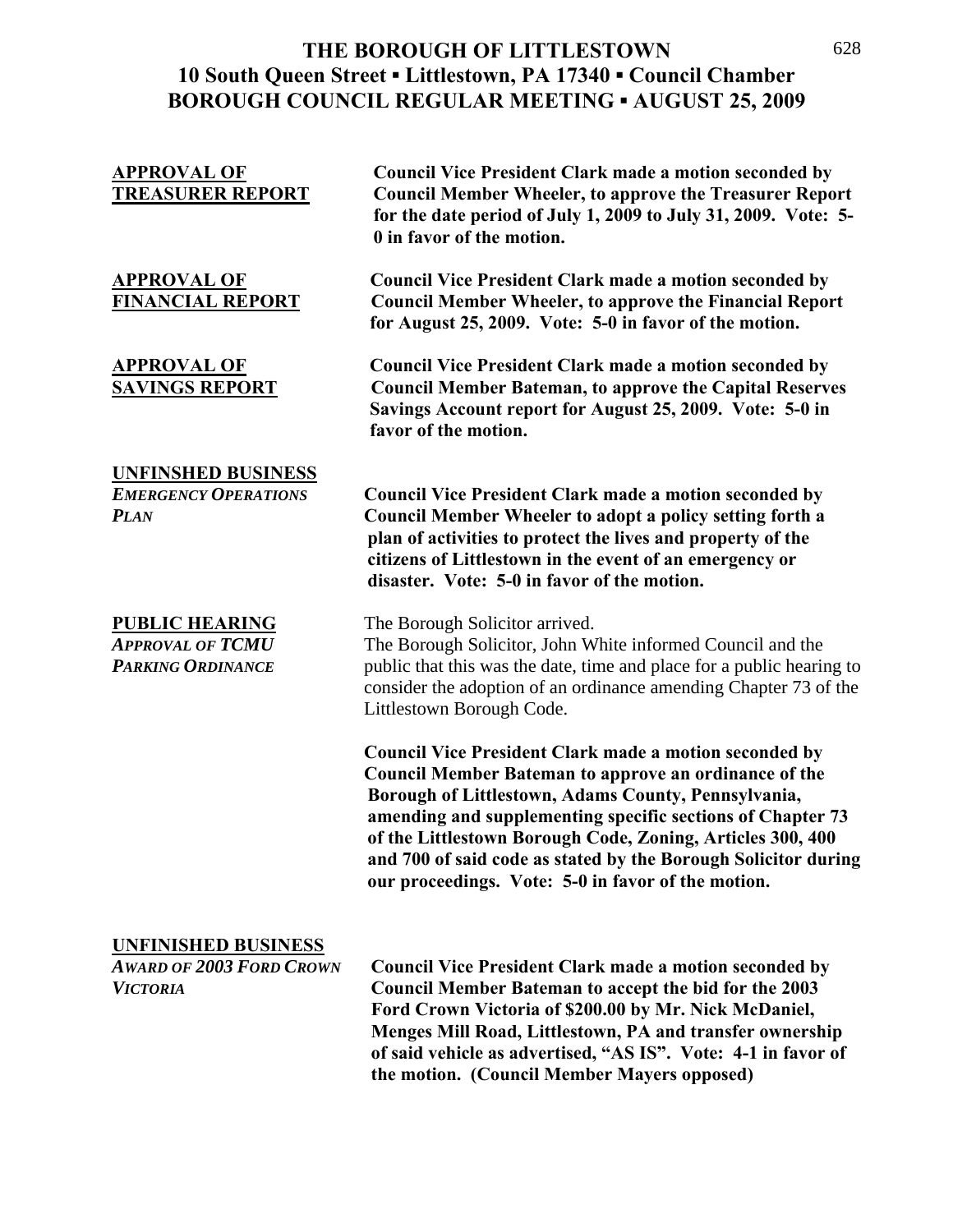| <b>NEW BUSINESS</b>                                                                                                                                                                                                           |                                                                                                                                                                                                                                                                                                                                                                                                                                                                           |
|-------------------------------------------------------------------------------------------------------------------------------------------------------------------------------------------------------------------------------|---------------------------------------------------------------------------------------------------------------------------------------------------------------------------------------------------------------------------------------------------------------------------------------------------------------------------------------------------------------------------------------------------------------------------------------------------------------------------|
| <b>REFUND OF SWIMMING POOL</b>                                                                                                                                                                                                | Council President Adams referred this to the Recreation Board.                                                                                                                                                                                                                                                                                                                                                                                                            |
| <b>EMERGENCY MANAGEMENT</b><br><b>COORDINATOR JOB</b><br><b>DESCRIPTION</b>                                                                                                                                                   | <b>Council Vice President Clark made a motion seconded by</b><br>Council Member Mayers, to approve the job description,<br><b>Emergency Management Coordinator for the Borough of</b><br>Littlestown Vote: 5-0 in favor of the motion.                                                                                                                                                                                                                                    |
| <b>CHIEF OF POLICE</b><br><b>JOB DESCRIPTION</b>                                                                                                                                                                              | <b>Council Vice President Clark made a motion seconded by</b><br>Council Member Mayers, to approve the updated version of<br>the job description for the position of Chief of Police of the<br>Littlestown Borough Police Department. Vote: 5-0 in favor<br>of the motion.                                                                                                                                                                                                |
| <b>USE OF THE PENNSYLVANIA</b><br><b>POLICE CHIEFS ASSOCIATION</b><br><b>TO PERFORM AN EXECUTIVE</b><br><b>SEARCH FOR THE HIRING OF A</b><br><b>CHIEF OF POLICE FOR THE</b><br><b>LITTLESTOWN POLICE</b><br><b>DEPARTMENT</b> | <b>Council Vice President Clark made a motion seconded by</b><br><b>Council Member Mayers, to approve the use of the</b><br>Pennsylvania Police Chiefs Association "Executive Search"<br>service as a means towards the hiring of a Police Chief for the<br><b>Littlestown Borough Police Department and that such costs</b><br>for this service come from the General Fund, 01.410.700,<br>Capital Purchases. Vote 5-0 in favor of the motion.                           |
| <b>RECOGNITION TO THE</b><br><b>LITTLESTOWN EAGLES</b>                                                                                                                                                                        | Borough Manager, Linda Hess stated that herself and the<br>Borough Secretary, Sandy Conrad attended the Board of Trustees<br>meeting at the Littlestown Eagles on August 20, 2009 to ask for a<br>donation towards the water slide to be placed at the Littlestown<br>Community Pool. The Board of Trustees voted that night to<br>donate \$12,000 to the Littlestown Borough contingent upon the<br>Borough being awarded the grant that was applied to through<br>DCNR. |
| <b>REPORTS</b><br><b>BOROUGH MANAGER</b>                                                                                                                                                                                      | The Borough Manager's monthly report was provided earlier to<br>Borough Council.                                                                                                                                                                                                                                                                                                                                                                                          |
| <b>MAYOR</b>                                                                                                                                                                                                                  | Mayor Shadle's monthly report was provided earlier to Borough<br>Council.                                                                                                                                                                                                                                                                                                                                                                                                 |
| <b>OFFICER IN CHARGE</b>                                                                                                                                                                                                      | Sergeant Robert Funt's monthly report was provided earlier to<br>Borough Council.                                                                                                                                                                                                                                                                                                                                                                                         |
| <b>DIRECTOR OF PUBLIC WORKS</b>                                                                                                                                                                                               | Director of Public Works, Tim Topper's monthly report was<br>provided earlier to Borough Council.                                                                                                                                                                                                                                                                                                                                                                         |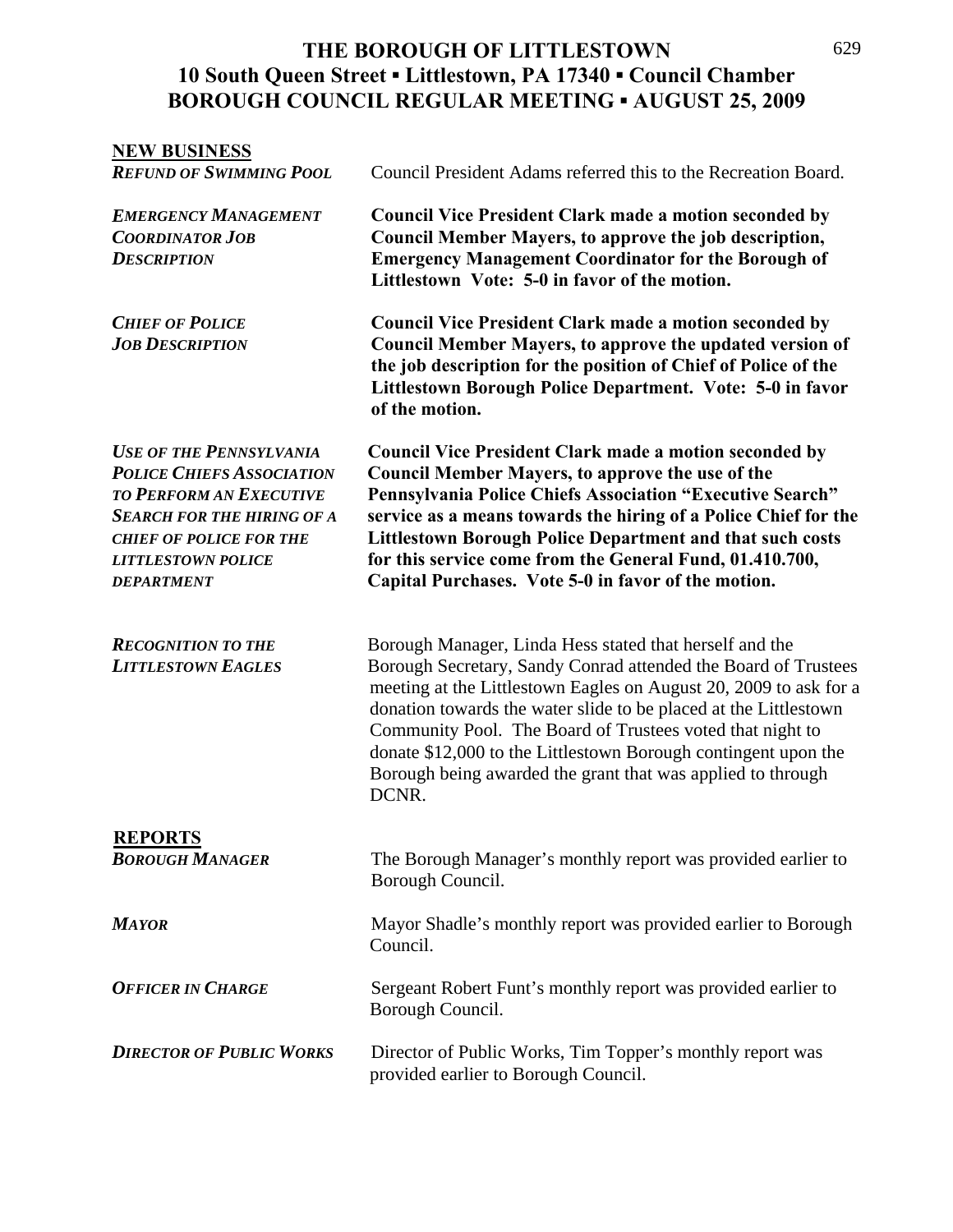| <b>CODE ENFORCEMENT OFFICER</b>                                                                                                | Code Enforcement Officer, David Arndt, Jr's monthly report was<br>provided earlier to Borough Council.                                                                                                                                                                                                                                                                                                                                                                                                                                                                                                                                                                                                                                                                                            |
|--------------------------------------------------------------------------------------------------------------------------------|---------------------------------------------------------------------------------------------------------------------------------------------------------------------------------------------------------------------------------------------------------------------------------------------------------------------------------------------------------------------------------------------------------------------------------------------------------------------------------------------------------------------------------------------------------------------------------------------------------------------------------------------------------------------------------------------------------------------------------------------------------------------------------------------------|
| <b>BOROUGH SOLICITOR</b><br><b>JOHN WHITE</b>                                                                                  | Solicitor White stated that he had nothing to report.                                                                                                                                                                                                                                                                                                                                                                                                                                                                                                                                                                                                                                                                                                                                             |
| <b>APPROVAL OF REPORTS</b>                                                                                                     | <b>Council Vice President Clark made a motion seconded by</b><br><b>Council Member Bateman, to approve the monthly reports</b><br>as written. Vote: 5-0 in favor of the motion.                                                                                                                                                                                                                                                                                                                                                                                                                                                                                                                                                                                                                   |
| <b>REPORTS OF BOARDS,</b><br><b>COMMISSIONS AND</b><br><b>COMMITTEES</b>                                                       |                                                                                                                                                                                                                                                                                                                                                                                                                                                                                                                                                                                                                                                                                                                                                                                                   |
| <b>RECREATION BOARD</b><br><b>RECOMMENDATION TO</b><br><b>APPROVE 2010 SEASON</b><br><b>MEMBERSHIP RATES</b>                   | <b>Council Member Bateman made a motion seconded by</b><br><b>Council Member Mayers, to approve the recommendation of</b><br>the Littlestown Recreation Board to set the membership<br>rates and daily admission rates for 2010 as follows:<br>1. Individual membership for borough \$75.00<br>2. Individual membership for non-borough \$125.00<br>3. Family of up to 4 memberships for borough: \$130.00<br>4. Family of up to 4 memberships for non-borough: \$210.00<br>5. Additional person in family membership borough: \$30.00<br>6. Additional person in family membership non-borough:<br>\$50.00<br>7. Daily admission rates - 5 years of age and under and 66<br>years of age and over: \$2.00<br>8. Daily admission rates $-$ ages 6-65: \$4.50<br>Vote: 5-0 in favor of the motion. |
| <b>PLANNING COMMISSION</b><br><b>RECOMMENDATION TO</b><br><b>APPROVE A NO-IMPACT HOME</b><br><b>BUSINESS AT 9 REVERE COURT</b> | <b>Council Vice President Clark made a motion seconded by</b><br><b>Council Member Wheeler, to approve the recommendation</b><br>from the Littlestown Planning Commission of a no-impact                                                                                                                                                                                                                                                                                                                                                                                                                                                                                                                                                                                                          |

**COMMISSION** 

**2009. Vote: 5-0 in favor of the motion.** 

**home business for John Powell, 9 Revere Court, and Mr. Powell abides by the stated contingencies that are noted in the Planning Commission Meeting Minutes of August 13,** 

## **CIVIL SERVICE** There was nothing to report.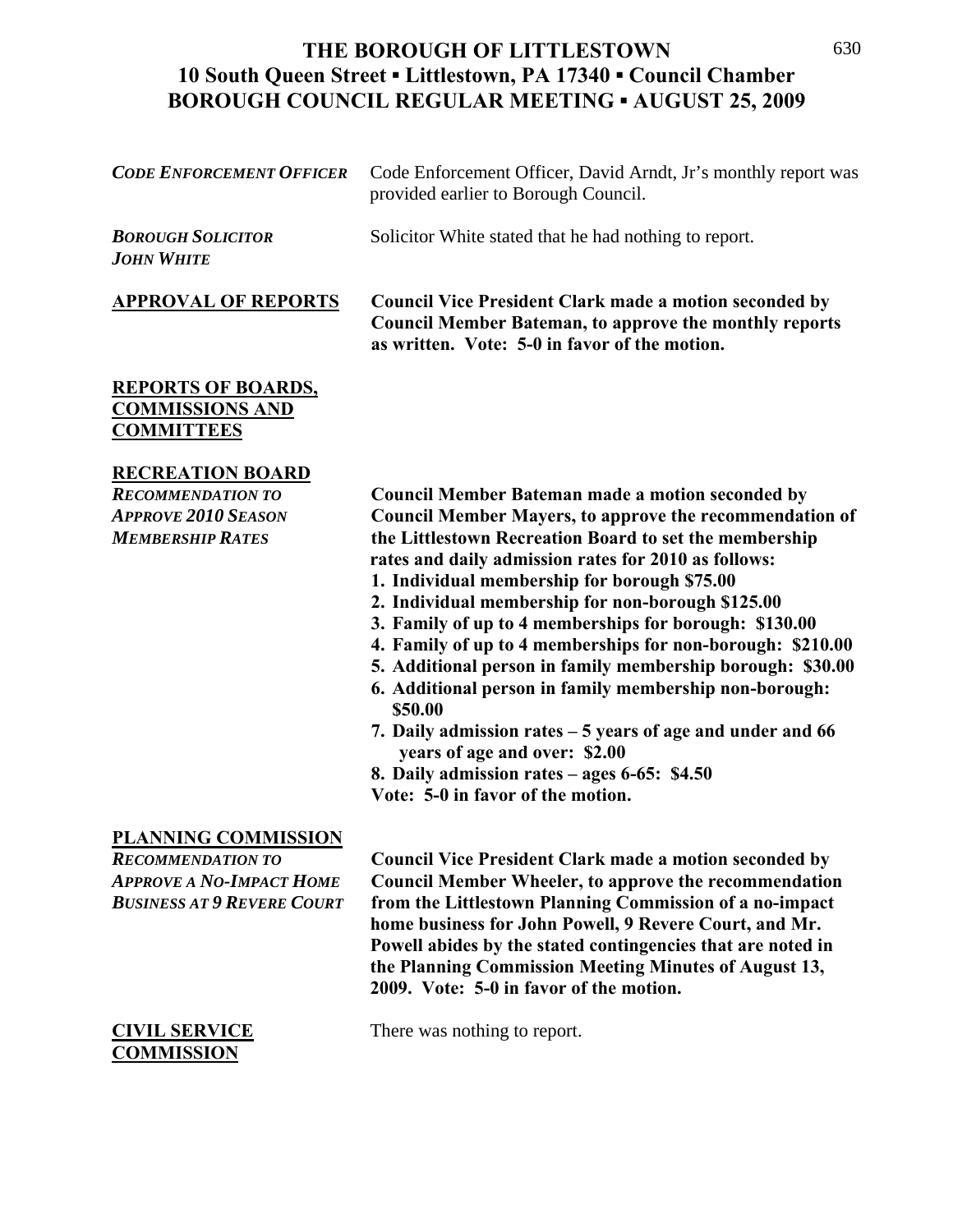| <b>COMMUNITY</b><br><b>RELATIONS</b><br><b>COMMITTEE</b>              | There was nothing to report.                                                                                                                                                                                                                                                                                                                                       |
|-----------------------------------------------------------------------|--------------------------------------------------------------------------------------------------------------------------------------------------------------------------------------------------------------------------------------------------------------------------------------------------------------------------------------------------------------------|
| <b>FINANCE COMMITTEE</b>                                              | The Borough Treasurer, Borough Manager and Finance<br>Committee are in the process of putting together the 2010 budget.                                                                                                                                                                                                                                            |
| <b>FIRE PREVENTION</b><br><b>COMMITTEE</b>                            | The Committee will be meeting with Fire Company's Fire Safety<br>Person, Barb North to discuss a few issues.                                                                                                                                                                                                                                                       |
| <b>HEALTH &amp; SAFETY</b><br><b>COMMITTEE</b>                        | Council Vice President Clark resigned from the Committee.<br>Council President Adams announced that he will not be<br>appointing anyone to the vacancy at this time.                                                                                                                                                                                               |
| PERSONNEL COMMITTEE<br><b>RESIGNATION OF</b><br><b>MICHELE CROUSE</b> | <b>Council Vice President Clark made a motion seconded by</b><br><b>Council Member Mayers, to approve the resignation of the</b><br>Borough Clerk, Michele Crouse and to approve the<br>advertisement and hiring of a new person to fill the Borough<br>Clerks position at the September 22, 2009 Regular meeting of<br>Council. Vote: 5-0 in favor of the motion. |
| <b>UNION/POLICE</b><br><b>CONTRACT COMMITTEE</b>                      | There was nothing to report.                                                                                                                                                                                                                                                                                                                                       |
| <b>PROPERTY AND SUPPLY</b><br><b>COMMITTEE</b>                        | There was nothing to report                                                                                                                                                                                                                                                                                                                                        |
| <b>STREETS AND</b><br>TRANSPORTATION<br><b>COMMITTEE</b>              |                                                                                                                                                                                                                                                                                                                                                                    |

**CLOVER LANE** A request from Eric Morgan was made to make the section of Clover Lane from St. Johns Road to West Myrtle Street one way thus allowing traffic to come from St. Johns Road to West Myrtle Street.

No action was taken by Council.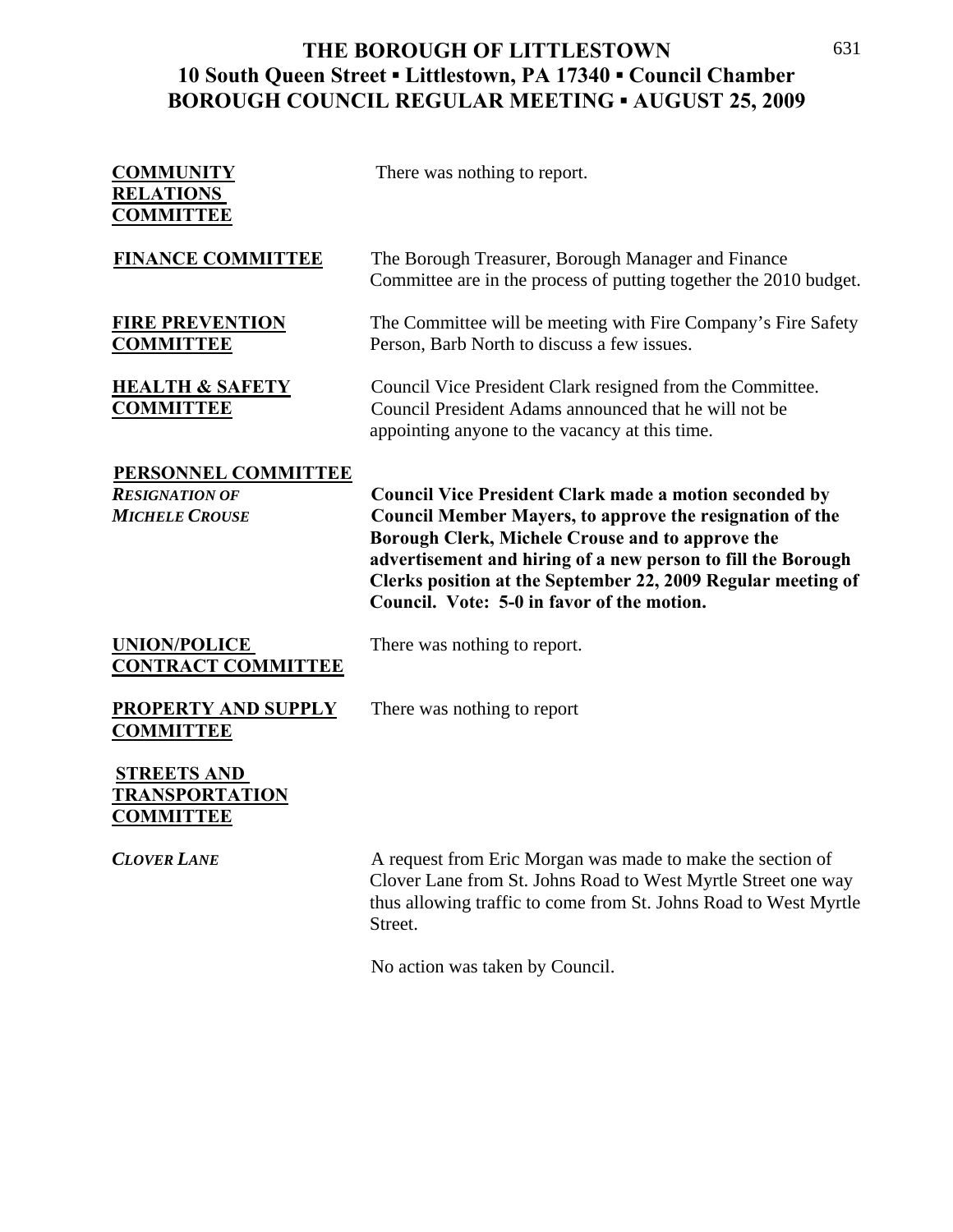## **UTILITIES/I&I COMMITTEE**

| <b>ADVERTISING OF AN</b><br><b>ORDINANCE REPEALING</b><br><b>CERTAIN PROVISION OF</b><br><b>CHAPTER 10, ARTICLE IV</b> | <b>Council Member Mayers made a motion seconded by</b><br><b>Council Member Bateman, to advertise an Ordinance</b><br><b>Repealing Certain Provisions of Chapter 10, Article IV</b><br>of the Littlestown Borough Code Pertaining to the<br>International Plumbing Code with the addition of adding the<br>backflow preventor. Vote: 5-0 in favor of the motion. |
|------------------------------------------------------------------------------------------------------------------------|------------------------------------------------------------------------------------------------------------------------------------------------------------------------------------------------------------------------------------------------------------------------------------------------------------------------------------------------------------------|
| <b>YORK/ADAMS TAX</b><br><b>BUREAU</b>                                                                                 | There was nothing to report.                                                                                                                                                                                                                                                                                                                                     |
| <b>LITTLESTOWN CHAMBER</b><br><b>OF COMMERCE</b>                                                                       | A report was prepared and was provided earlier to the Borough<br>Council.                                                                                                                                                                                                                                                                                        |
| <b>SAFETY COMMITTEE</b>                                                                                                | There was nothing to report.                                                                                                                                                                                                                                                                                                                                     |
| <b>COUNCIL OF</b><br><b>GOVERNMENTS</b>                                                                                | Council Member Wheeler discussed the costs that would be<br>associated with the Council of Governments.                                                                                                                                                                                                                                                          |
| <b>PUBLIC COMMENTS</b>                                                                                                 | Terry Moser, on behalf of the Alpha Fire Company, thanked the<br>Mayor and Council for providing extra police officers during the<br>carnival.                                                                                                                                                                                                                   |
|                                                                                                                        | Jim Eline complimented Sergeant Robert Funt for handling the<br>situation(s) at the carnival in a professional manner.                                                                                                                                                                                                                                           |
|                                                                                                                        | Dale Werner thanked the office staff and council for their help<br>with the transfer of 46 East King Street.                                                                                                                                                                                                                                                     |
| <b>ADJOURN FOR</b><br><b>EXECUTIVE</b>                                                                                 | <b>Council Vice President Clark made a motion seconded by</b><br><b>Council Member Wheeler, to recess the open meeting at</b><br>8:20pm and to hold an executive session at 9:00 p.m. for<br>litigation and personnel matters. Vote: 5-0 in favor of the<br>motion.                                                                                              |
|                                                                                                                        | Borough Secretary/Treasurer was excused from the meeting. The<br>rest of the meeting minutes were taken from the tape.                                                                                                                                                                                                                                           |
| <b>RECONVENE</b>                                                                                                       | The Borough Council reconvened at 9:35 p.m. The public was<br>invited back into the meeting room.                                                                                                                                                                                                                                                                |